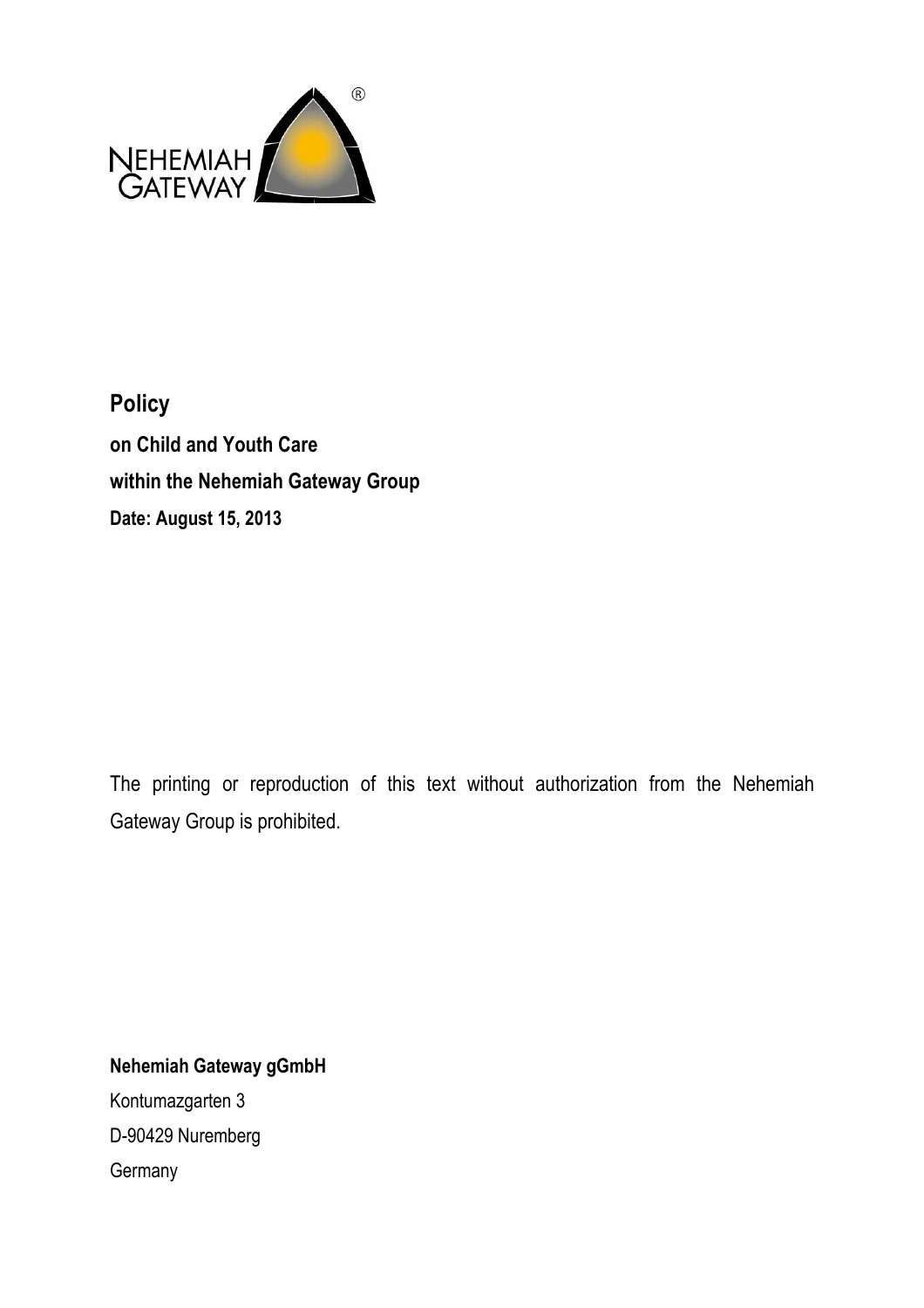**Policy on Child and Youth Care** 

## **Table of Contents**

| $\mathbf{1}$ . |  |
|----------------|--|
|                |  |
|                |  |
| 2.             |  |
| 3.             |  |
|                |  |
|                |  |
|                |  |
|                |  |
|                |  |
|                |  |
|                |  |
|                |  |
|                |  |
| 4.             |  |
|                |  |
|                |  |
|                |  |
|                |  |
| 5.             |  |
| 6.             |  |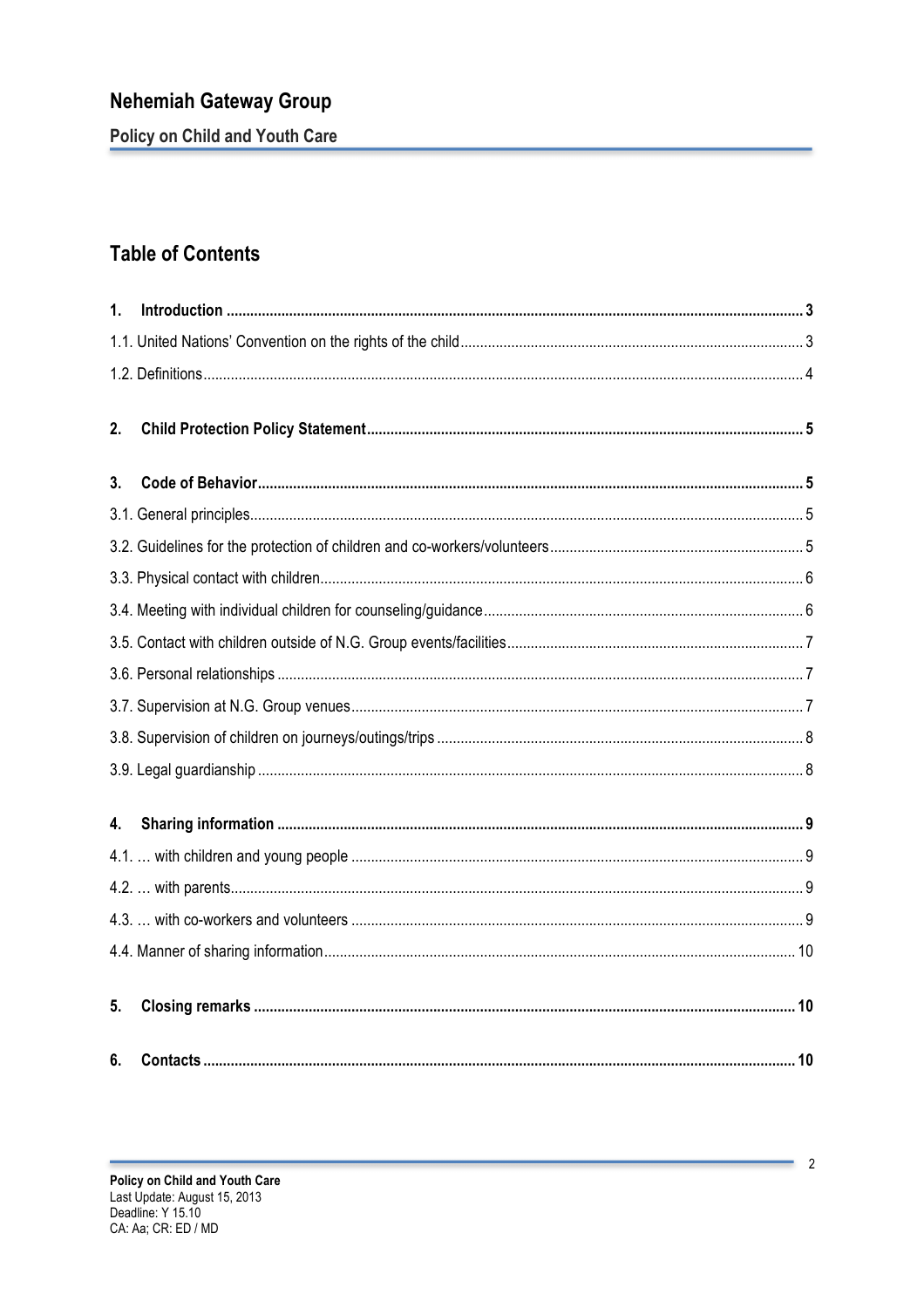#### **Policy on Child and Youth Care**

#### **1. Introduction**

In children's and youth ministry, the Nehemiah Gateway Group (N.G. Group) is committed to seeking to promote the general welfare, health and full development of every child, recognizing the privilege and responsibility this brings to all those involved in our organizations.

In today's society, child abuse and child abuse accusations occur frequently. This is a sad fact of life. So in our various ministries we cannot be satisfied until we are sure we have done everything in our power to protect them from harm of all kinds, and to protect our workers and volunteer helpers from false accusations, hence the publication of this Child Protection Policy.

We at the N.G. Group realize that this publication is necessary because in these days of social change and shifting moral values, parents entrust their children to us for nurture, safe care and wise leadership. It is imperative that there are guidelines and procedures in place that will provide peace of mind to parents, children and co-workers. This publication does not call into question the integrity of our children's and youth co-workers, teachers, and social workers, etc. It is produced in response to the recommendations of our governments, and to our desire to provide SERVICE WITH CARE.

All co-workers, volunteer leaders and helpers are required to read this policy. It is regrettable that we have to take such steps in these days but we are sure that it is the best and wisest approach for everyone concerned.

The aim of this document is primarily to make reference to the integration of international standards, which are described below, within the N.G. Group. This document attempts to set out clear guidelines and procedures for all co-workers and volunteers. It includes a Code of Behavior that every co-worker and volunteer must follow, not only to protect the child, but also to protect themselves from allegations of abuse.

#### **1.1. United Nations' Convention on the rights of the child**

The Convention of the United Nations<sup>1</sup> is "a set of minimum standards – the bottom line – in protecting children's rights". We as the N.G. Group are guided by these standards and committed to maintaining the rights for the protection of children formulated in the Convention. Furthermore, we are committed to creating basic conditions for our work under which the protection of children is promoted and safeguarded.

According to the Convention, children have rights relating to:

 $\overline{a}$ <sup>1</sup> See: http://www.coe.int/t/dg3/children/participation/CRC-C-GC-12.pdf (accessed on March 15, 2013)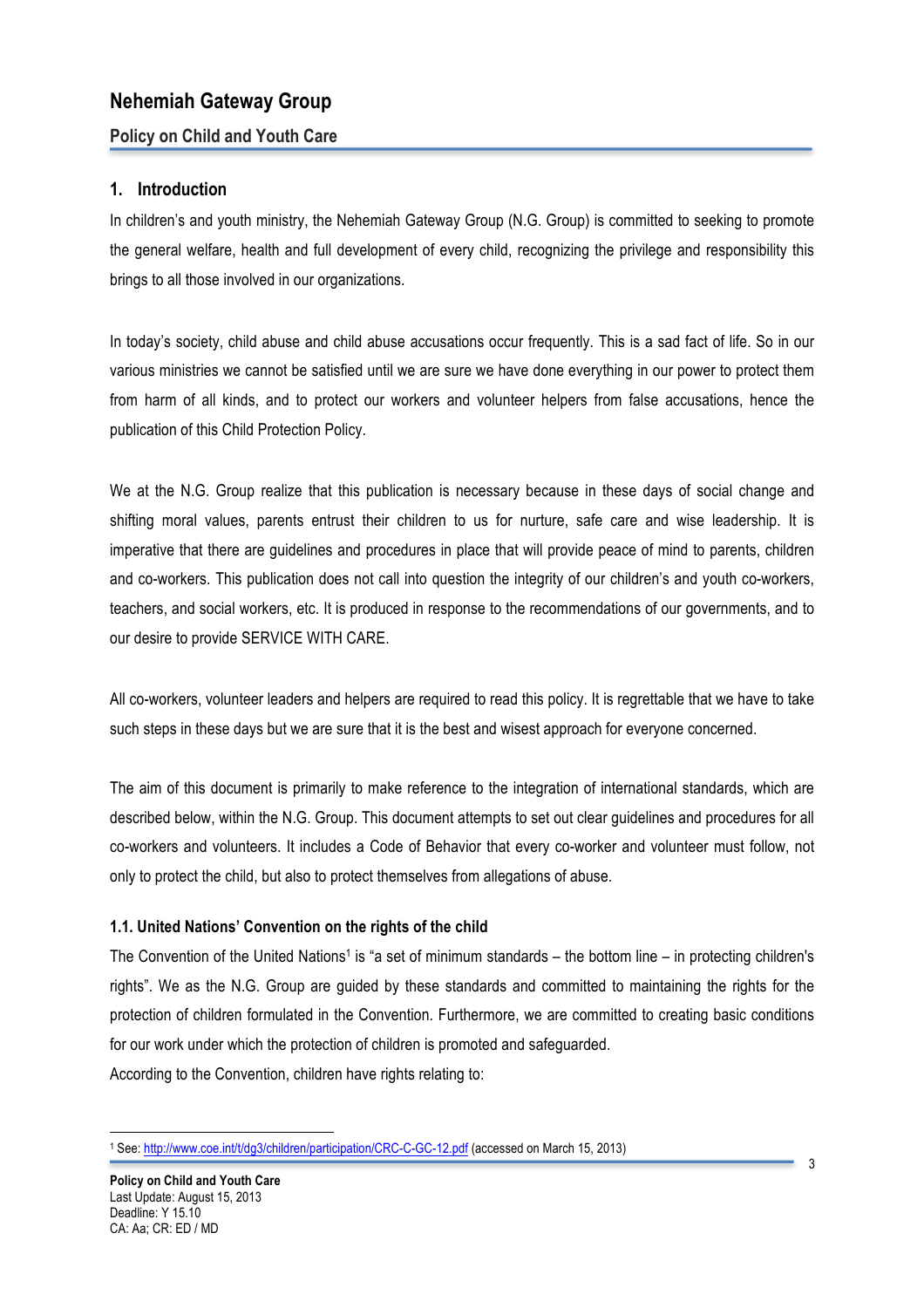#### **Policy on Child and Youth Care**

- reasonable standards of living;
- protection from violence, abuse, and exploitation;
- protection for those cared for away from home and for those with a disability;
- being able to use their own language, enjoy their own culture, and practice their own religion;
- the protection of the environment in which they live.

The key principles are:

- paramountcy the welfare of the child must always be the paramount consideration in decisions taken about him or her;
- parental responsibility parents have responsibilities to their children rather than rights over them;
- prevention this is about preventing situations arising where children are unnecessarily separated from their families. It is also about the State providing services to keep children safely within their families and to promote their health or welfare;
- partnership this encourages us to work in partnership with parents and other agencies, as the most effective way of ensuring that a child's needs are met;
- protection this places a "duty of care" on all who work with children to report child protection concerns to the appropriate agencies.

In the light of this Convention, it is wise for us as a community of values to be seen to be doing everything we can to ensure the protection of the children with whom we come into contact. In so doing, we give parents confidence in our ministries, services and work, knowing that, if it is at all possible, their children will be protected from harm while in our care.

#### **1.2. Definitions**

- Child/youth any person under the age of 18 years old
- Employee someone working with the N.G. Group in a full-time capacity, part-time or on an hourly basis
- Volunteer unpaid helper in various activities
- Co-workers employees and volunteers
- Event any of the ministries, services and work within the N.G. Group. This may be any regular form of activities or any other activity organized, conducted and/or supervised by an N.G. Group project.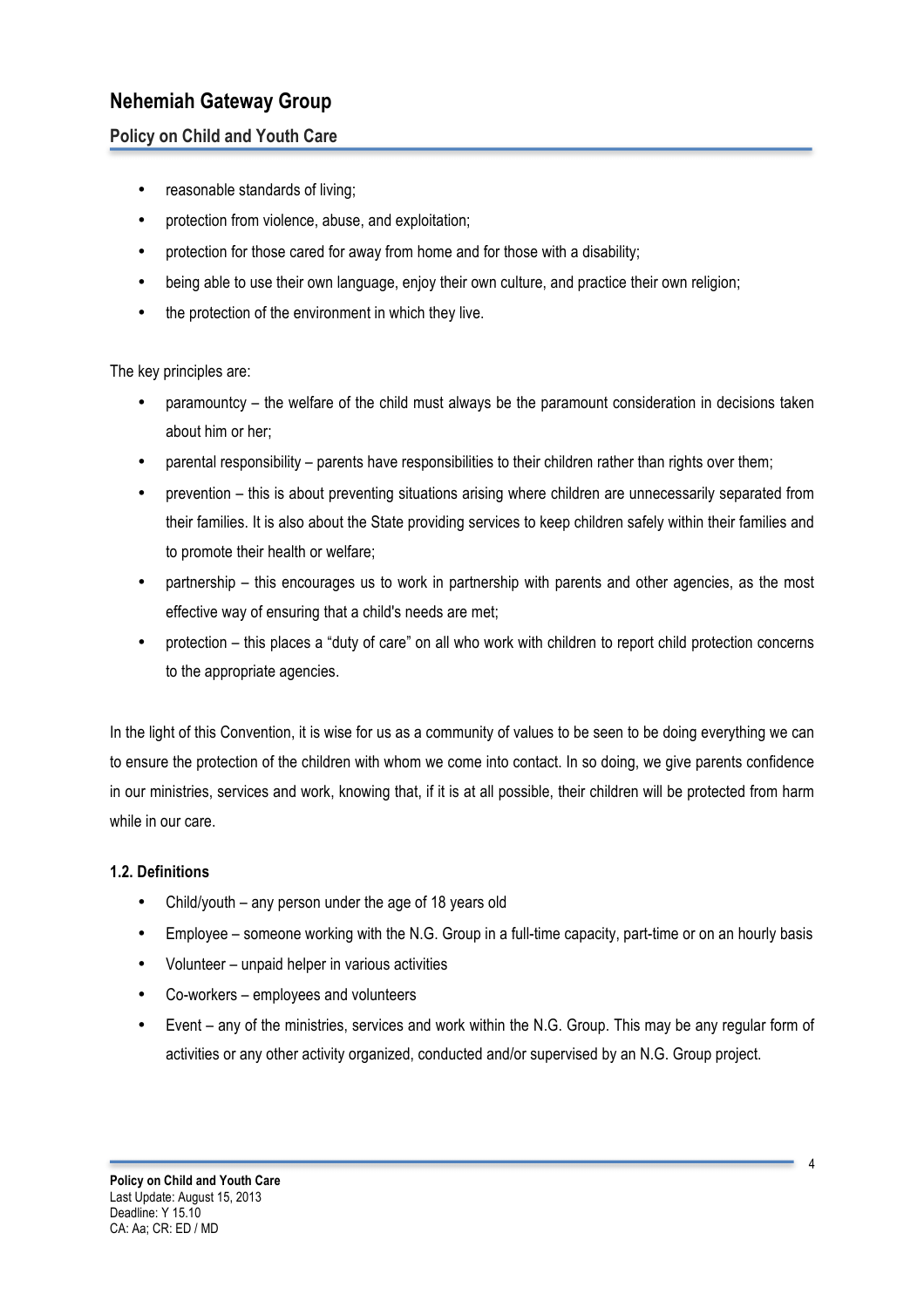### **Policy on Child and Youth Care**

### **2. Child Protection Policy Statement**

The N.G. Group believes that all children and young people should enjoy N.G. Group projects, facilities and activities without fear of harm. The N.G. Group, with the assistance of all co-workers and volunteer staff, will take every appropriate step to ensure the safety and well-being of the children and young people with whom we work, regardless of class, race or creed.

We will endeavor to safeguard children by:

- adopting child protection guidelines through a code of behavior for staff and volunteers;
- sharing information about child protection and good practice with children, parents, staff, and volunteers;
- sharing information about concerns with agencies who need to know, and involving parents and children appropriately;
- following carefully the procedures for recruitment and selection of staff and volunteers;
- providing effective management for staff and volunteers through supervision, support, and training.

We are also committed to reviewing our policy and good practice at regular intervals.

#### **3. Code of Behavior**

#### **3.1. General principles**

In all N.G. Group activities, co-workers should give children appropriate time to express their opinions. All children should be valued and respected as individuals, and workers should be available to listen to the children whenever necessary. Co-workers are encouraged to praise children for good behavior and show consistency in their approach to each child. Co-workers should encourage the children to participate in all the activities that are available, and their achievements should be recognized. Furthermore the co-workers' contact with the children should reflect all the values of the N.G. Group.

#### **3.2. Guidelines for the protection of children and co-workers/volunteers**

The following behavior is **NOT** recommended:

- Spending excessive amounts of time alone with children away from others.
- Taking children alone in a car on journeys, however short. Where this is unavoidable, it should be with the full knowledge and consent of the parents, and someone in charge of the event.
- Contacting children via cell phones or the Internet without parental consent.
- Co-workers should not normally make their cell phone numbers or email addresses available to the children.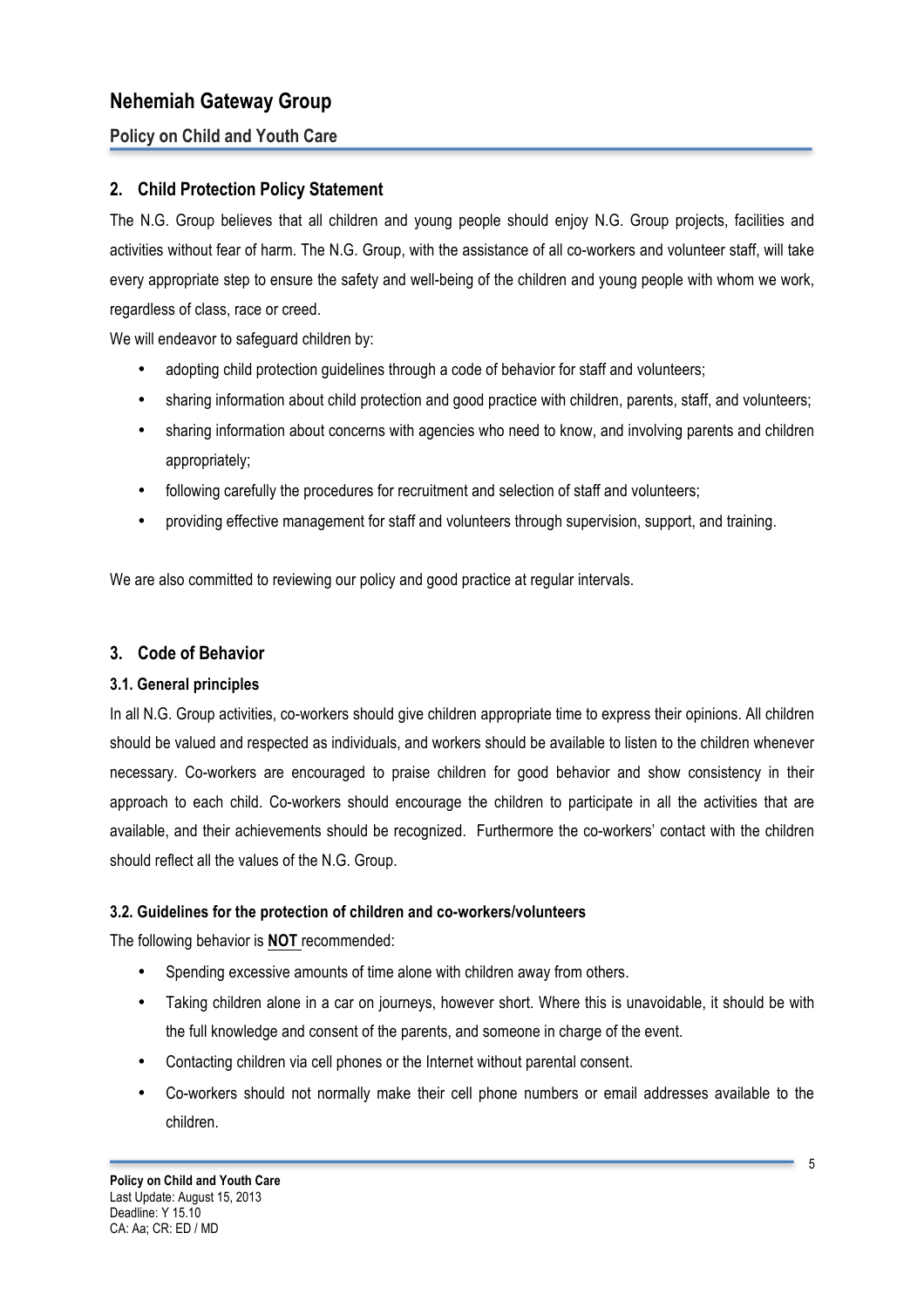### **Policy on Child and Youth Care**

#### We should **NEVER**…

- engage in sexually provocative or rough physical games, including fooling about with the exception of structured sports activities;
- allow or engage in inappropriate touching of any form;
- make unnecessary physical contact with children;
- allow children to use inappropriate language unchallenged;
- make sexually suggestive comments about, or to, a child even in fun;
- let allegations made by a child go without being addressed and recorded;
- do things of a personal nature for children that they can do themselves.

#### **3.3. Physical contact with children**

Physical contact should only ever take place with the consent of the child.

- Be mindful of how and where you touch a child the child must feel comfortable with the contact.
- There may be contact during sports or games, but remember your size and strength, and so restrict your involvement for the safety of the children.
- Physical contact of a comforting and reassuring nature is a valid way of expressing your concern and care. However, it is only appropriate if it is meeting the need of the child.

#### **3.4. Meeting with individual children for counseling/guidance**

- Meeting with individual children should take place as openly as possible.
- If privacy is needed, the door should be left open and other team members informed of the meeting.
- If counseling/guidance is taking place within the context of an N.G. Group event or during the course of normal activities, the responsible co-worker should:
	- $\circ$  gain consent from, and confirm all details with, the appropriate superior leaders;
	- $\circ$  agree on the venue, date and time of the appointment with the parents;
	- $\circ$  where possible ensure there is someone else on the premises for the duration of the counseling/guidance session.
	- $\circ$  This information is to be recorded in writing before and after the meeting and signed by all those involved (parents sign for their children) and stored in the appropriate files of the superior leader.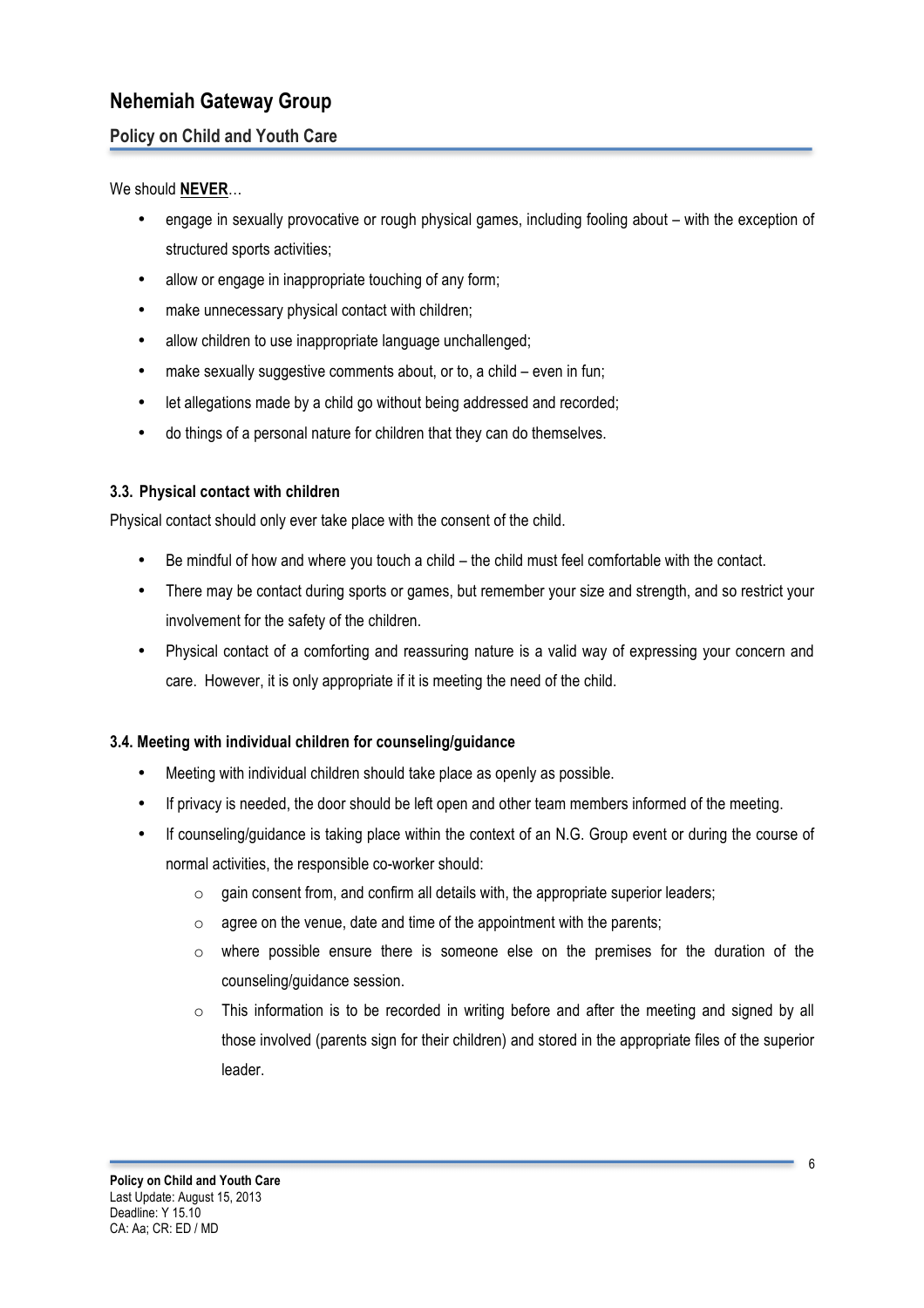#### **Policy on Child and Youth Care**

#### **3.5. Contact with children outside of N.G. Group events/facilities**

- Children can visit friends at the homes of co-workers with the consent of both sets of parents.
- Informal contact with children / young people must only be with the full knowledge and consent of the parents and superior leaders. It is the responsibility of the adults concerned to agree on a date, time and venue, to inform parents and gain their consent in writing.
- All other contact / informal meetings with children within the homes of co-workers should be discouraged at all times. If such meetings nevertheless take place, N.G. Group does not take any responsibility.

#### **3.6. Personal relationships**

In their mutual personal relationships with one another or older members of the N.G. Group, co-workers should ensure that these relationships do not affect their role within their ministry or work or put children in a potentially harmful situation.

#### **3.7. Supervision at N.G. Group venues**

- Children should never be left unsupervised while in the care of N.G. Group co-workers.
- Leaders in charge must be confident that those co-workers and adults who accompany group parties are fully competent to do so.
- Children will always be safer when supervised by two or more adults.
- When only two adults are present in the room with children, as far as possible they should be one male and one female;
- Any activity using potentially dangerous equipment should have constant adult supervision.
- Dangerous behavior by children should not be allowed.
- In a "meeting" situation, a minimum ratio of 1 adult to 8 children should be aimed at, and on outings this ratio should be increased to a minimum of 1 adult to 5 children.
- The standard recommended ratios are:
	- o 0-2 years 1 member of staff to 3 children
	- $\circ$  2-3 years 1 member of staff to 4 children
	- $\circ$  3-7 years 1 member of staff to 8 children
	- $\circ$  8 and over 2 members of staff (preferably one of each gender) for up to 20 children
	- $\circ$  There should be one additional staff member for every 10 extra children and/or young people.
	- $\circ$  Exceptions to this standard recommended ratio are classroom and school situations that are handled according to the School Regulations.
- Co-workers should know at all times where children are and what they are doing.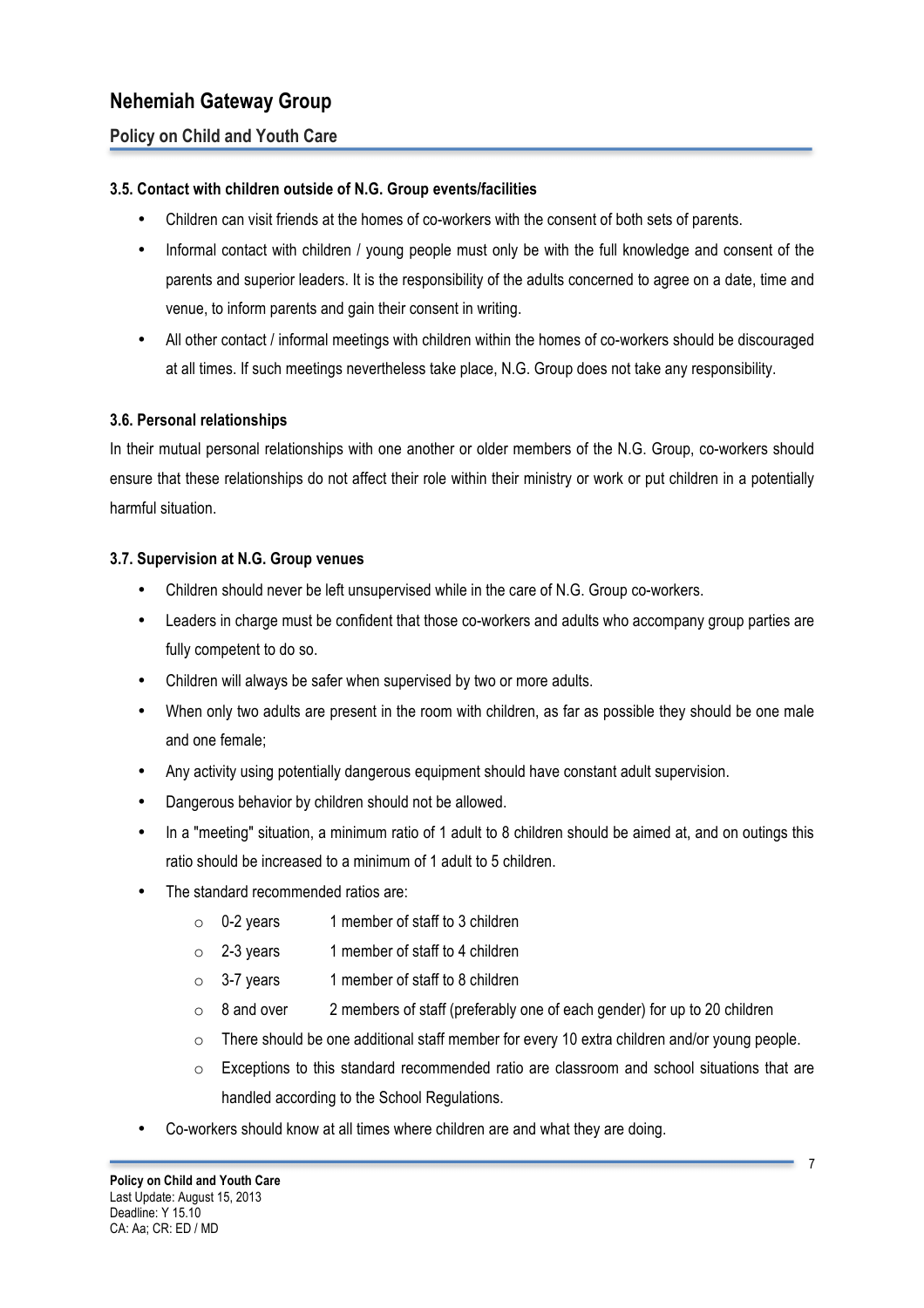#### **Policy on Child and Youth Care**

#### **3.8. Supervision of children on journeys/outings/trips**

- The organizers of journeys/visits should plan and prepare a detailed program of activities for the children who are involved in the project.
- Organizers are responsible for the welfare and safety of the children for the whole time they are away from home.
- Young people should not be left to their own devices, for example, in a town for the evening or on shopping expeditions. However, parental consent may be sought for older teens to have less direct supervision as long as they stay in groups.
- All children should be adequately supervised and engaged in suitable activities at all times.
- In circumstances where planned activities are disrupted, e.g. due to weather conditions, organizers should have a number of alternative activities planned. Parents must be informed about these alternative activities.
- Organizers should obtain, in writing, parental consent for children joining an organized trip. If, within the context of the above-mentioned activities, there are changes to the program caused by external factors, the parents' permission must be obtained in advance for the alternative activities. The alternative activities may not be carried out until permission has been obtained from the parents.
- Parents should be given full information about a trip, including details of the program of events, the activities in which the children will be engaged and the supervision ratios.

#### **3.9. Legal guardianship**

The following defines what is meant by legal guardianship within the meaning of this document:

- The natural mother always has parental responsibility (except where an adoption order has been made).
- The natural father also has parental responsibility if he was married to the mother before the birth of the child, if he subsequently marries the mother, or if the parents jointly registered the birth of the child (acknowledgment of paternity).
- Other members of the family may have parental responsibility if it has been granted by the courts or can be otherwise proven.
- Failure by any co-workers to adhere to this code of behavior may result in disciplinary measures being taken.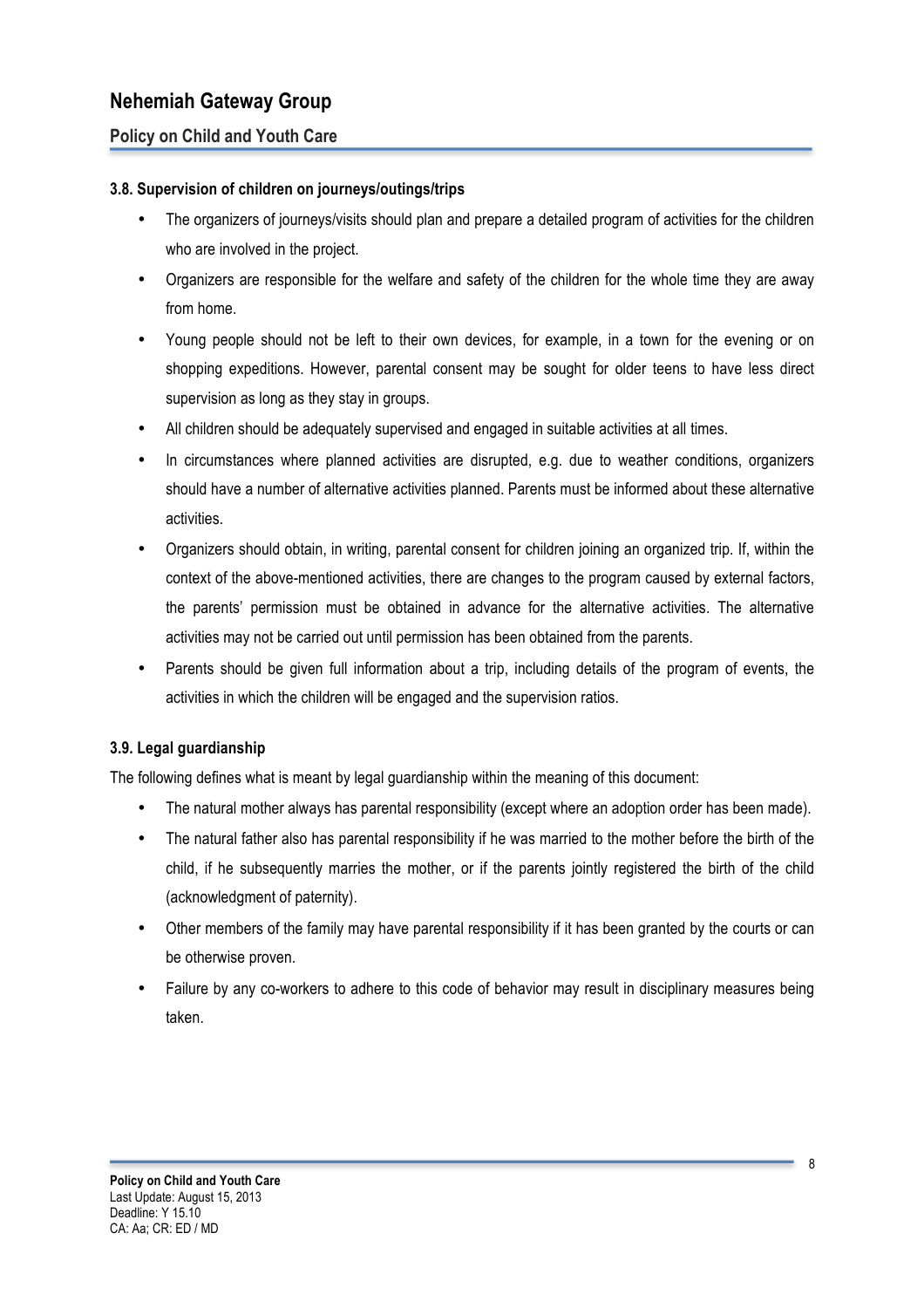### **Policy on Child and Youth Care**

#### **4. Sharing information**

#### **4.1. … with children and young people**

Under the United Nations Convention on the Rights of the Child, children have a right to information, especially any information that would make life better and safer for them. At all N.G. Group events, children / young people should be informed:

- of the rules and regulations of the event they are attending, and of our expectations of them, including how they behave towards other individuals,
- of the fire safety procedures of the venue at which the event is held,
- about the facilities that are available for their use at the venue, e.g. toilets, snack bars, kiosks,
- and about how, and with whom, they can share their concerns, complaints, and anxieties.
- This information is usually provided by the person in charge two weeks before the commencement of the event. The information should be handed out to the parents in writing and returned to the co-workers responsible after being signed by the parents.

#### **4.2. … with parents**

Parents are responsible for their children's welfare at all times, and they should be assured that their children are involved with a credible and caring organization.

They should be informed about the nature of the relationships with the adults with whom their children form friendships.

To support this, N.G. Group co-workers should follow these steps:

- publicize information about our events, e.g. visit homes, hold a parents' information evening, and distribute flyers,
- make parents aware of our Child Protection Policy,
- make them aware of whom they should contact if they have concerns or complaints,
- inform them of the Code of Behavior for co-workers and volunteers involved in the ministry and work of our community.

#### **4.3. … with co-workers and volunteers**

Good information will enable co-workers and volunteers to know how to handle emergencies and child protection issues. It will also enable them to pass on concerns to the appropriate person within our community.

For this reason, all our co-workers undergo training in the child protection policy and procedures of the N.G. Group. Such training is offered at regular intervals and/or as needed.